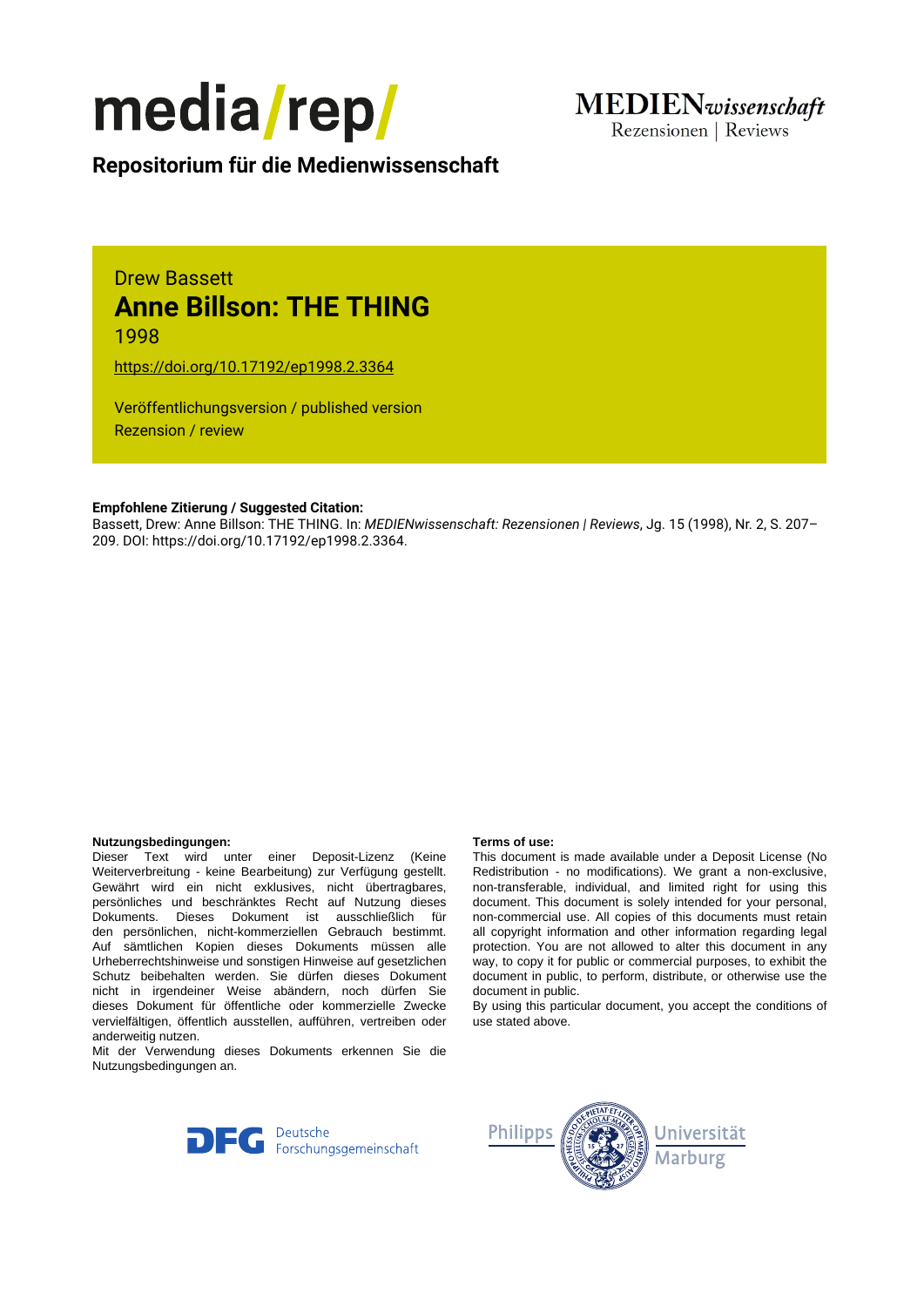# **Anne Billson: The Thing**

London: British Film Institute l 997 (BFI Modem Classics). 96 S., ISBN 0-85170-566-9, f7.99

The BFI should be praised for including *The Thing* ( 1982) in its Modem Classics series. Anne Billson's well-illustrated book is a spirited 'case for the defence'  $(p,11)$ as she feels a grave injustice has been done to a film which was a critical and commercial failure at the time of its release and has never been critically re-evaluated since. She puts this down to a number of reasons. The first of which is the nonnal one defenders of commercially unsuccessful tilms of the early 80's give: *ET.* and the reactionary demands of its Reaganite audience. for whom *The Things* bleak ending was considered too subversive. She argues convincingly that this film rightfully belongs to the anti-establishment cinema of the late I 960's and early 70's. Other reasons relate to it being an ·unnecessary·. gory remake of the SF classic *The Thing from Another World* (1951), whose Hawksian ideology, critics, being older and uninterested in the spectacle of modern SF/horror, could relate to.

1, like Billson, was transfixed by *The Thing's* atmosphere of tension and paranoia fuelled by its breathtaking/stomach turning special effects, and view the film as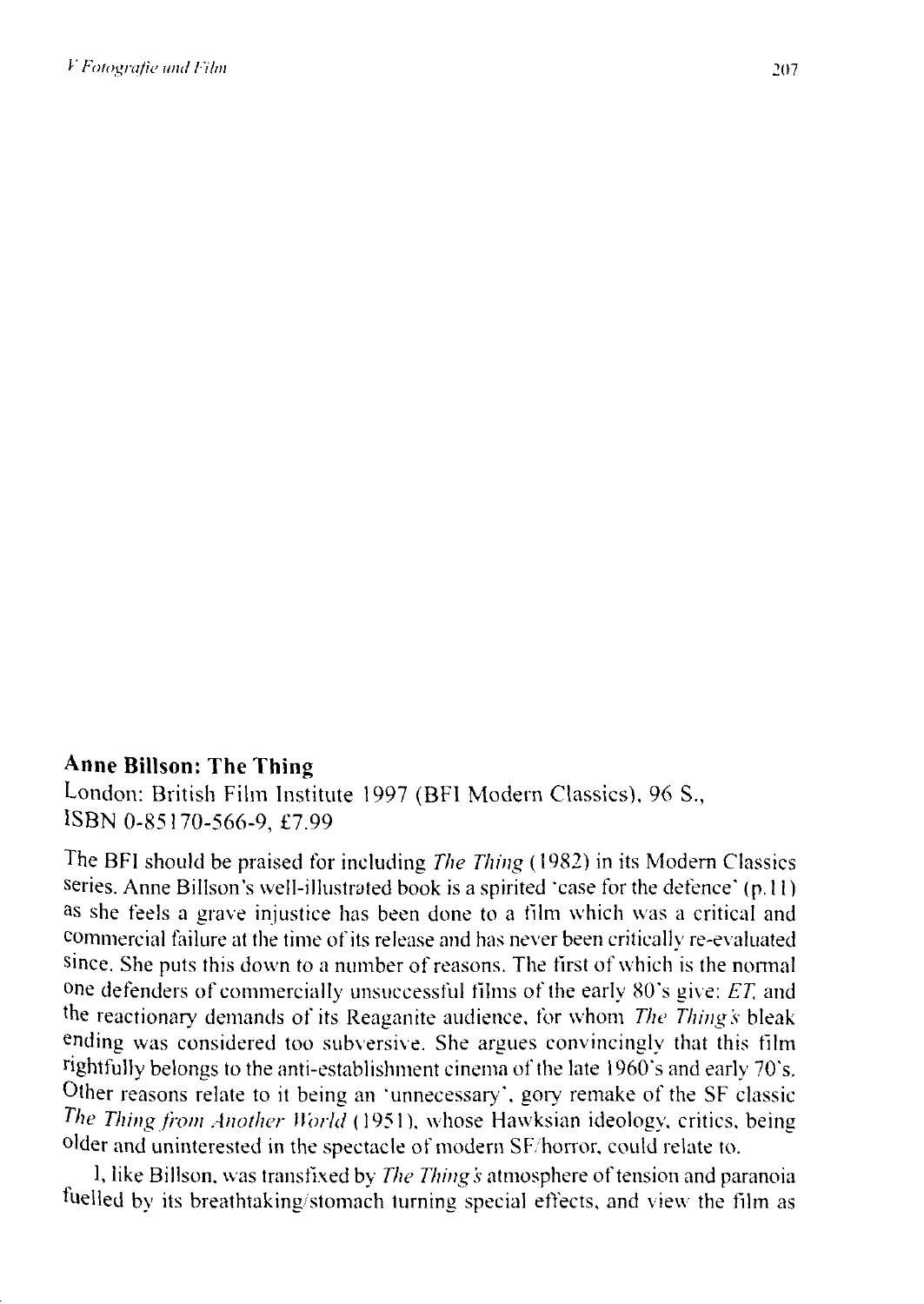part of a golden age of SF/horror in the early 80's, stretching from *Alien* ( 1979) to *Aliens* ( 1986). She points out that's its lack of closure and its homages to the original give it a mythical, cyclical quality.

Billson is very good at describing the 'mechanics' by which director John Carpenter creates his suspense, which is, as often as not, a direct rebuttal to the criticisms which are made about the film: the pared down plot isolates the characters à la *Alien* or *The Evil Dead* (1983), the lack of female characters allows the film to focus on the mistrnst and breakdown of authority between the men without the interference of gender politics, and the indeterminate number of things running round and the shredded garments which are found at intervals, which, rather than confusing the plot, emphasise the premise of the original novella *Who Goes there?*, that anyone could be a thing, the tattered shirts acting as a MacGuffin to distract the audience (although critics and audiences still find the narrative perplexing). She feels the twelve characters are well-delineated, their varied physical characteristics alone being enough for identification.

Of course, it is the gruesome special effects which alienated most viewers. Noone denies the innovative quality of what Rob Bottin produced for Carpenter, and the effects it's had on subsequent films, although you could argue Dick Smith 's work in *The Exorcist* ( 1973) or Roger Dicken 's 'chest-burster' in *Alien* have had a greater effect on the reception and acceptance of such images in contemporary cinema, but it seems to me that Billson has failed to make a case for why such repulsive images are either necessary to the story or make the film a classic. lt is clear from her book both Carpenter and Bottin wanted to bring the monster into the light and make you believe in it, but also remind you that the things don 't use shadows to hide in; ,,man is the warmest place to hide". Personally, these sequences of mutating forms make spectacular cinema, but films like *Invasion of the Body Snatchers* (1956) or even *The Stepford Wives* (1975) were able to invoke that sense of paranoia, and question the nature of humanity without resorting to such explicit visuals. However, she rightfully defends Carpenter's ability to direct these scenes with tension, in particular the blood testing scene, after which I remember the audience jumping out of their seats.

Billson writes about *The Thing* as a fan, which is no bad thing. SF fans, myself included, like the spectacle in the genre, and as Carpenter particularly gives those effects such a central role, you cannot ignore their significance to the over-all meaning of the film. However, Billson doesn't analyse the dark pleasures to be had from such extreme images, or even comment upon the nature of the relationship audiences have with such cinema. She is much more interested in conjecturing about who was a thing and for how long. She asks questions, which neither the film nor the audience are asking themselves, about the nature of being a thing, rather than the nature of being human. She ignores Carpenter's own words in an interview with Yoskiaki Washizu in 1993, "[...] it's like whatever kind of plague that attacks mankind. But it's the reactions of the humans I'm interested in." However,